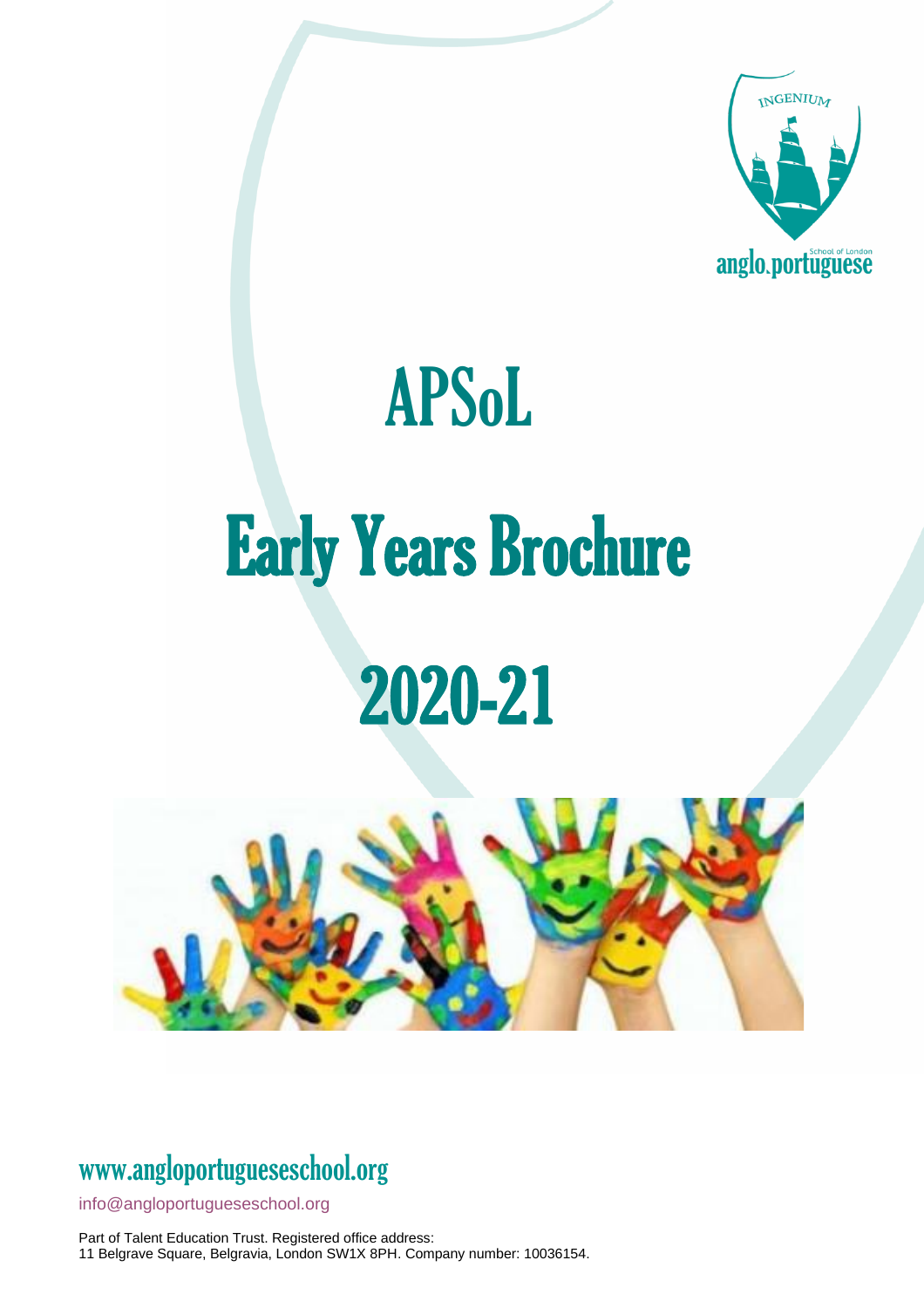### Welcome to APSoL



#### **Our Mission**

Our mission at the Anglo-Portuguese School of London (APSoL) is to establish an excellent school for inquisitive pupils where they will learn in both English and Portuguese languages. We will work hand-in-hand with the Lusophone community in London to establish a school that reflects the values and culture of English and Portuguese-speaking communities and cultures around the world. APSoL delivers a broad and balanced curriculum that offers pupils the opportunity to communicate fluently in two languages while also acquiring the skills necessary to cooperate, learn, and interact with each other and the world. We believe that all students can make better than expected progress and attain high standards if they learn in a high-quality bilingual environment with outstanding teaching and enrichment available in all subject areas. Our approach to bilingual teaching will include a strong multicultural dimension, including the history and geography of both England and Portugal, and the countries where these languages are spoken.

# www[.angloportugueseschool.org](https://angloportugueseschool.org/)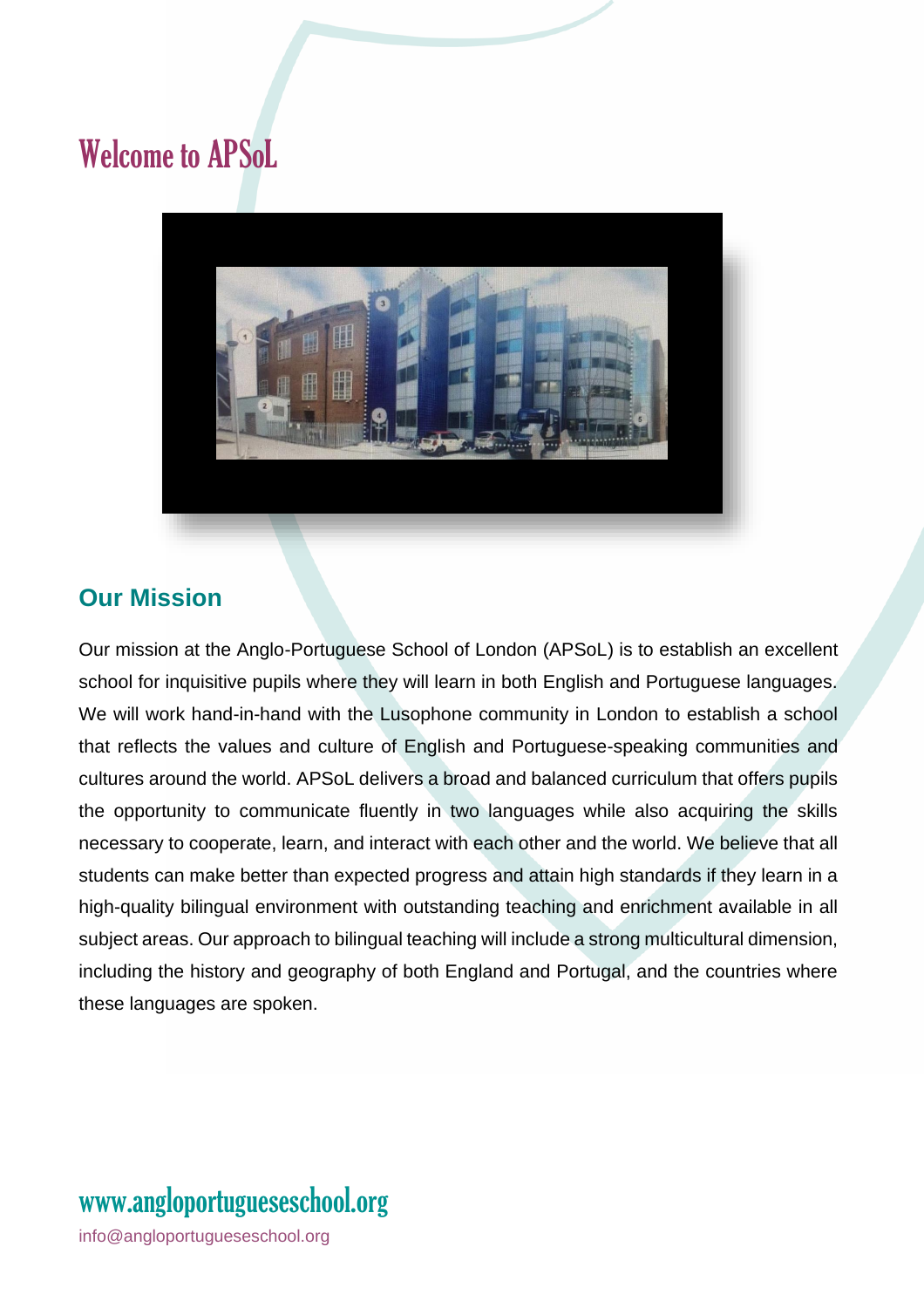### Welcome to Reception

We are delighted that your child will be joining our school's Reception team in September and are looking to getting to know them!

Starting school should be a happy and exciting time for both your child and for you. We know that you have lots of questions to ask us and the purpose of this booklet is to begin to address some of those.

We hope that you are looking forward to joining us and taking part in all that we can offer your family. We will do our very best to make you and your child feel comfortable, secure and valued within our school community. Our aim iss to provide your child with the very best education possible and we hope that you will work with us in partnership to achieve this aim.

Yours sincerely,

Marta Correia

Principal

### **Staffing**

Ms Marta Correia, Principal

Ms Aba Ackason, Reception class teacher

Ms Amy Elliott, Reception class teacher

Ms Alexandra Taveira, Portuguese teacher

EYFS practitioners tba





Marta Correia Principal, DSL, SENCO

Aba Ackason Class Teacher



Amy Elliott Class Teacher, September 2021



Alexandra Taveira Reception Portuguese Teacher

## www[.angloportugueseschool.org](https://angloportugueseschool.org/)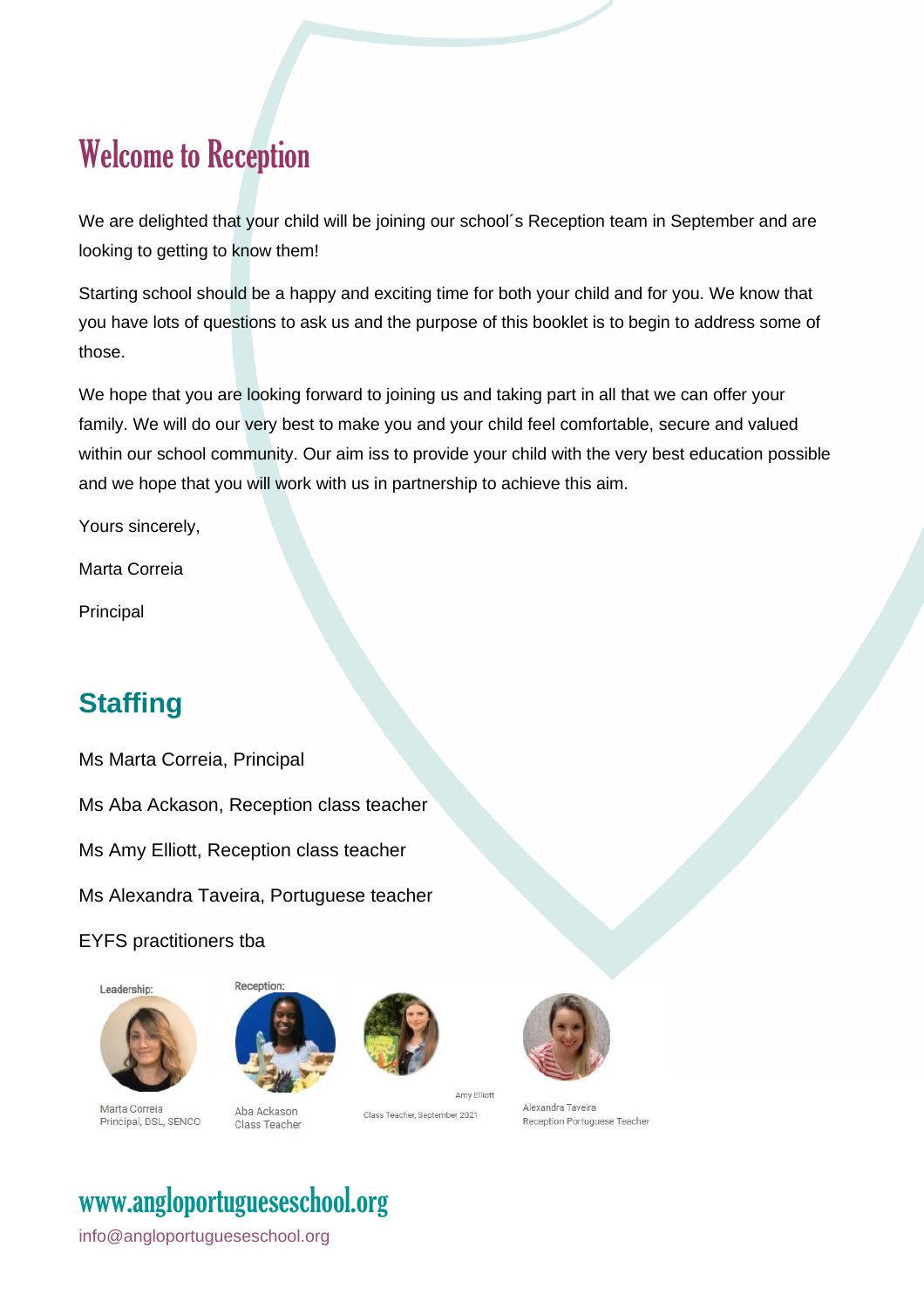### Reception Organisation

Our Reception has places for 30 children per class, we will then decide whether the children will be in one registration group or in two. Our class names across the school are Portuguese cities: Porto and Lisboa are the two groups in Reception.

Each class will spend some time during the course of the year, doing a locality study by exploring the city correspondent to their class name.

Each group will have a class teacher. We also have an Early Years Practitioner and a Portuguese language teacher working alongside the Reception team.

Throughout the day, children will have short input sessions in their class base but will access activities in both classrooms and the outdoors throughout the day. So there will be plenty of opportunities for children to socialise with children and staff from both classes.



### What happens before my child starts at school?

#### **Thursday 13th May** - Information evening

**Friday 2nd July** - Stay and play session – uniform, passport and birth certificate

#### **What is a virtual home visit?**

Members of our Reception team, including your child´s teachers will video call each family home in order to meet each child in their own surroundings. This gives teachers an opportunity to establish their partnership with parents, making time to answer any questions and hear any concerns. In addition, your child has the chance to share toys, thoughts and

# www[.angloportugueseschool.org](https://angloportugueseschool.org/)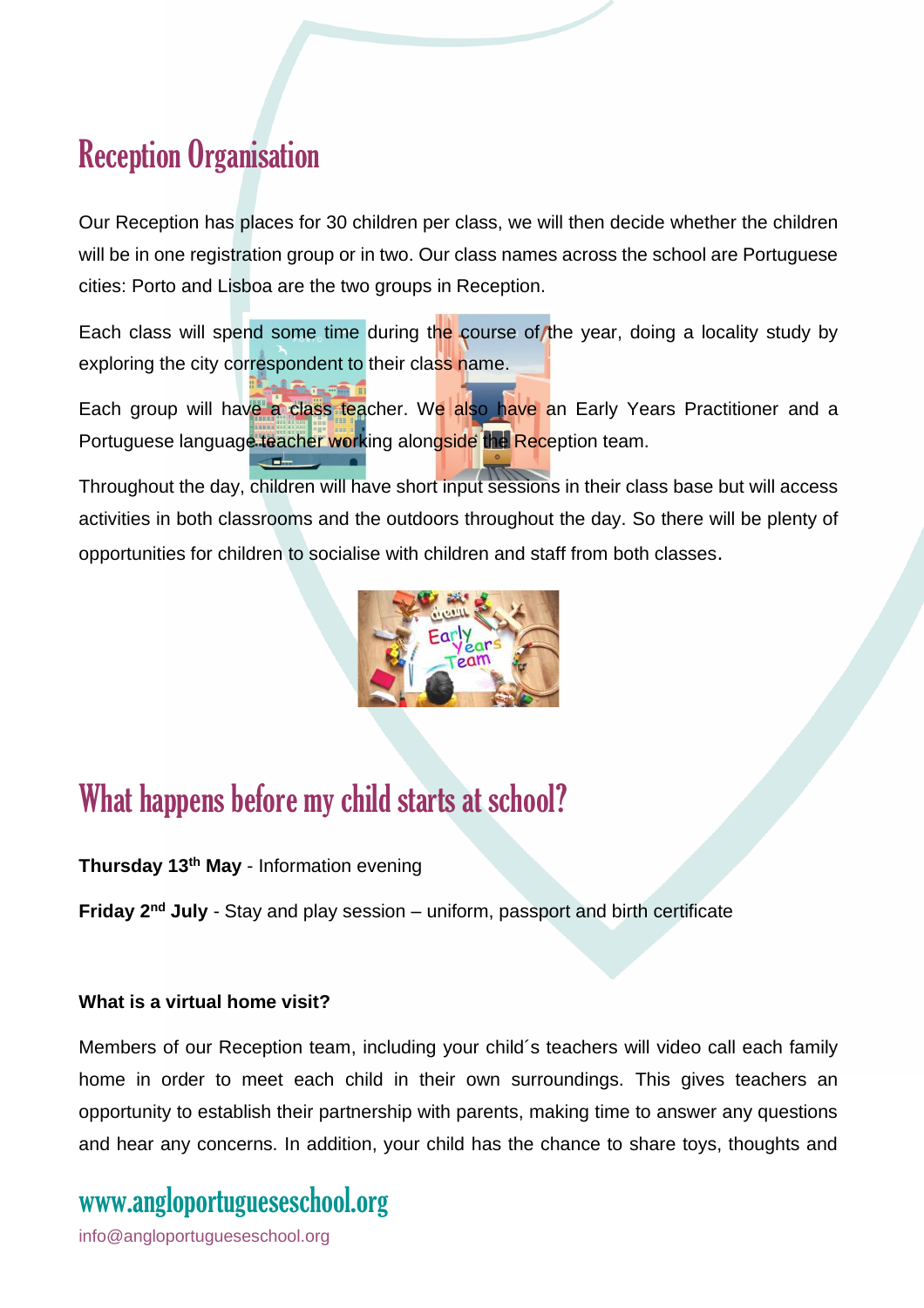feelings about starting school with their new teachers. Each video call will last approximately 15 minutes.

During the virtual home visit, staff will ask questions that will help them to get to know the child and family better. For example, information we might ask might include:

- Your child´s names and pronunciation of these
- The different languages that are spoken and understood by the child
- Your child´s main interests and special toys as well as anything they particularly don´t like doing
- What your child likes to do and play, both inside and outside.
- How your child usually reacts to new situations and new people
- Anything we need to know that will make the settling in process as easy as possible.
- Any concerns you might have about your child´s development
- Whether your child child may need any support in using the toilet, eating independently or with dressing.
- Any allergies or medical conditions your child has.

#### **When does my child start school?**

Staggered start half days – Your child will have **3 half days** during the first week (Monday 6—10<sup>th</sup> September) before starting full time. You will be informed about these sessions by email or letter.

Full- Time: All children will start **full-time on Monday 13th September. Children will be expected to wear full school uniform including black school shoes on their first day.** 

#### **Will I have a say in my child starting full time?**

Parents are offered full time education for their child from the week commencing ---, providing that both the school and parents feel the child is ready for full time attendance. Such a decision is always made in partnership between home and the school.

Legally, children must begin school the term after their fifth birthday. We will work closely with parents to ensure that, when full time school begins, everyone is happy.

### www[.angloportugueseschool.org](https://angloportugueseschool.org/)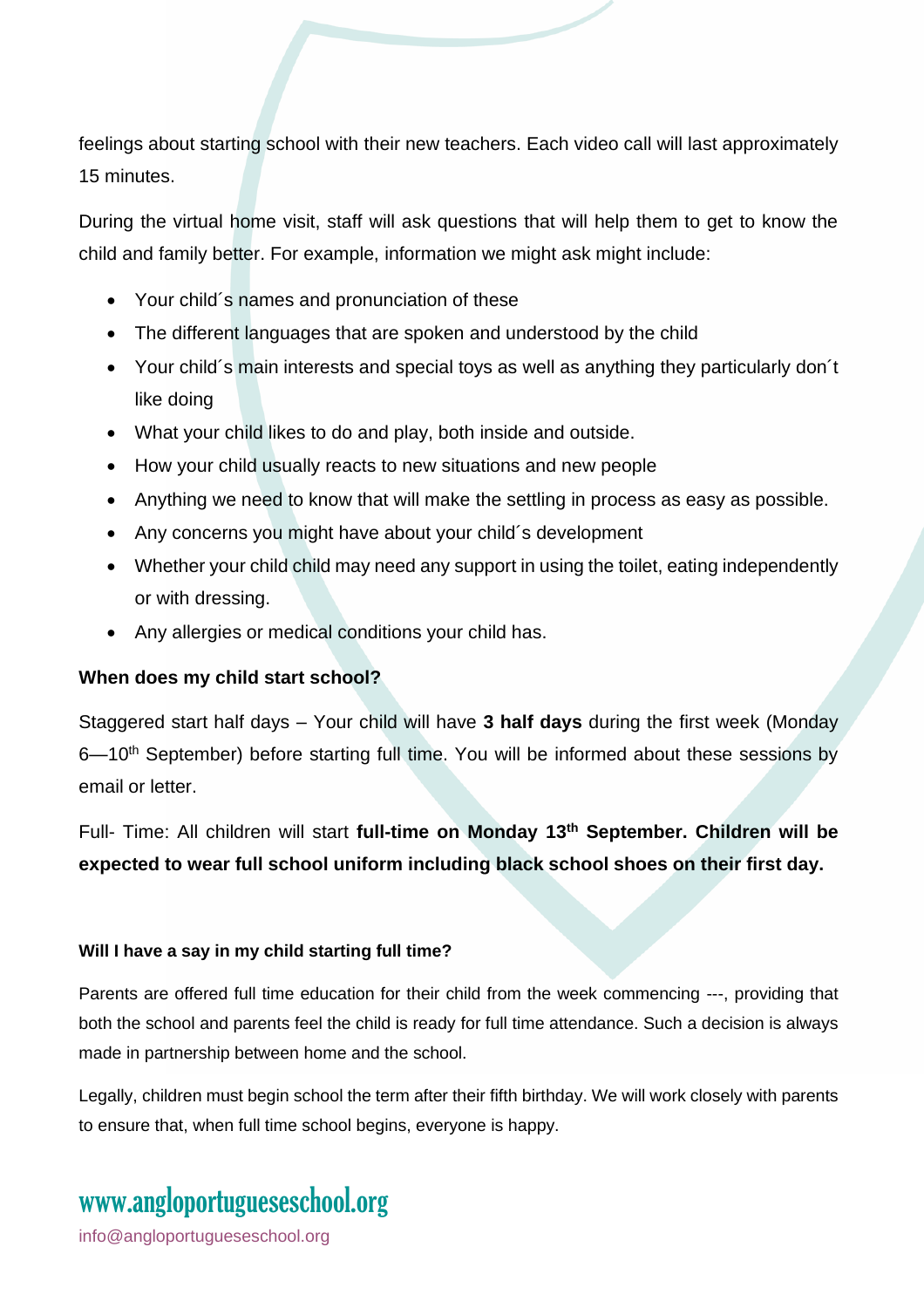### Reception Daily Timetable

- 8.45-9.00: Soft start early morning reading systems
- 9.00: Registration
- 9.05-9.25: Literacy focus session
- 9.25-10.00: Free flow activities and themed group activities including Portuguese (inside and outside)
- 10.00-10.40: Early morning reading phonics RWINc
- 10.40-11.25 Free flow activities and themed activities including Portuguese (inside and outside)
- 11.25-11.45: Maths focus session
- 11.45-12.45: Lunch service & Lunchtime games including Portuguese (inside and outside)
- 12.45-1.05: Registration and Topic focus session
- 1.05 -2.05: Free flow activities and themed group activities including Portuguese (inside and outside)
- 2.05-2.25: Portuguese session
- 2.25-3.30: Free flow and themed activities (inside and outside)
- 3.30-4.00: Portuguese story time and home time organisation



### Early Years Key Workers

A key person has special responsibility for working with a small number of children, giving them the reassurance to feel safe and cared for, and building relationships with their parents.

### www[.angloportugueseschool.org](https://angloportugueseschool.org/)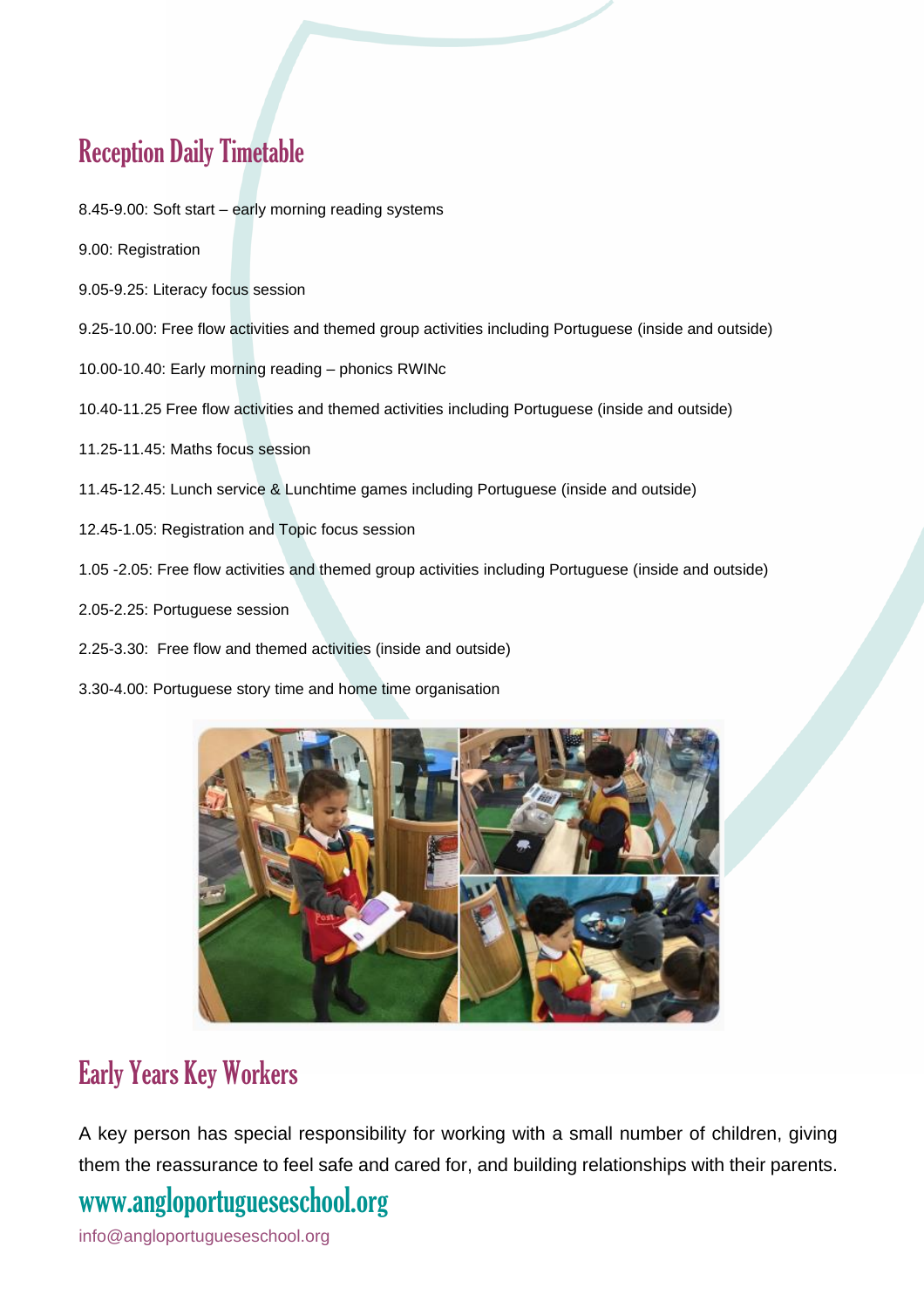Key workers have an important role to play at the start of the year when the children are new to school or are moving to a new class. Your child will be allocated their own key person who will be introduced to you at the start of the school year; it may be your child's class teacher or teaching assistant.

Key workers have responsibility for the settling in process, assessment/record keeping and parental liaison for the children in his/her key group. The class teacher will oversee the key workers working within his/her class. We have an open-door policy for parents. Please feel free to come and see your child's key worker or class teacher about any aspects of school or your child's learning. We need to give our full attention to all of the children at the start of the school day but we are happy to talk to you after school or with prior notification during the school day. You can make an appointment with us or at the school office.



### Early Years Reception – Our Bilingual Curriculum

Our curriculum plan is developed with reference to the statutory framework for the Early Years Foundation Stage March 2017, teaching and learning experiences are planned across the seven inter-connected areas of learning and development:

#### **The Prime Areas**

- ❖ Communication and language
- ❖ Physical development
- ❖ Personal, social and emotional development

#### **The Specific Areas**

### www[.angloportugueseschool.org](https://angloportugueseschool.org/)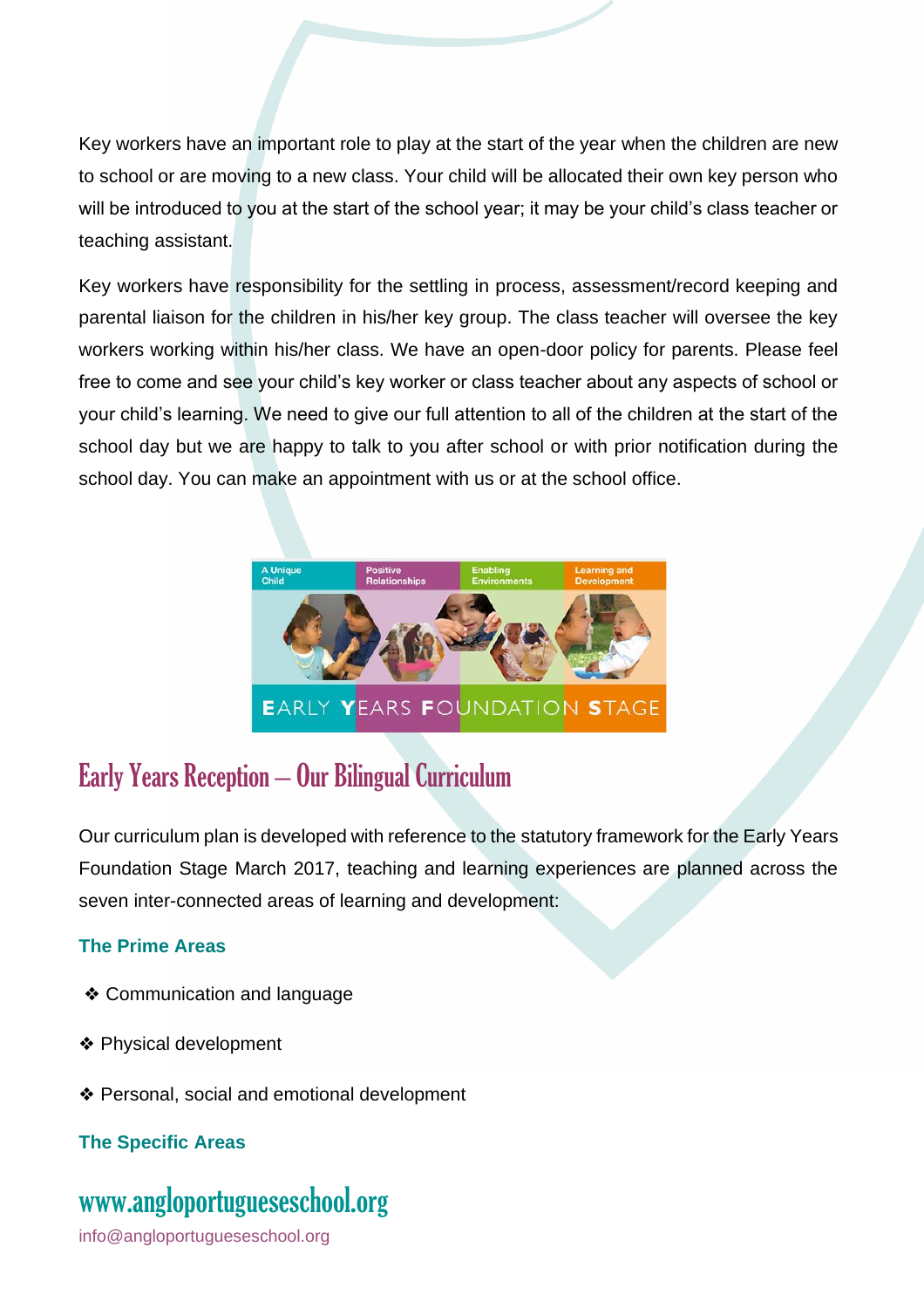- ❖ Literacy
- ❖ Mathematics
- ❖ Understanding the world
- ❖ Expressive arts and design



#### **The Enabling Environment**

We have a workshop style environment inside and outside. The resources and materials available to the children are of a high quality, open-ended, well-ordered and accessible to the children. They are carefully selected for their potential to promote learning and sustained high-level involvement. Resources and contexts are available which motivate the children to explore and problem solve, play imaginatively and make representations (to paint, draw, create models, dance and make music). Resources are always available in all areas to motivate children to investigate with numbers, shapes, space and measures and to practice their emerging writing and reading skills. Children's work is valued and displayed and interest displays are set up to encourage the children to explore and ask questions. Labels and signs are displayed in both English and Portuguese. Resources are stored so they are easily accessible to the children. This helps them develop as independent learners. Children are encouraged and taught how to treat resources with care and respect. At the end of each

### www[.angloportugueseschool.org](https://angloportugueseschool.org/)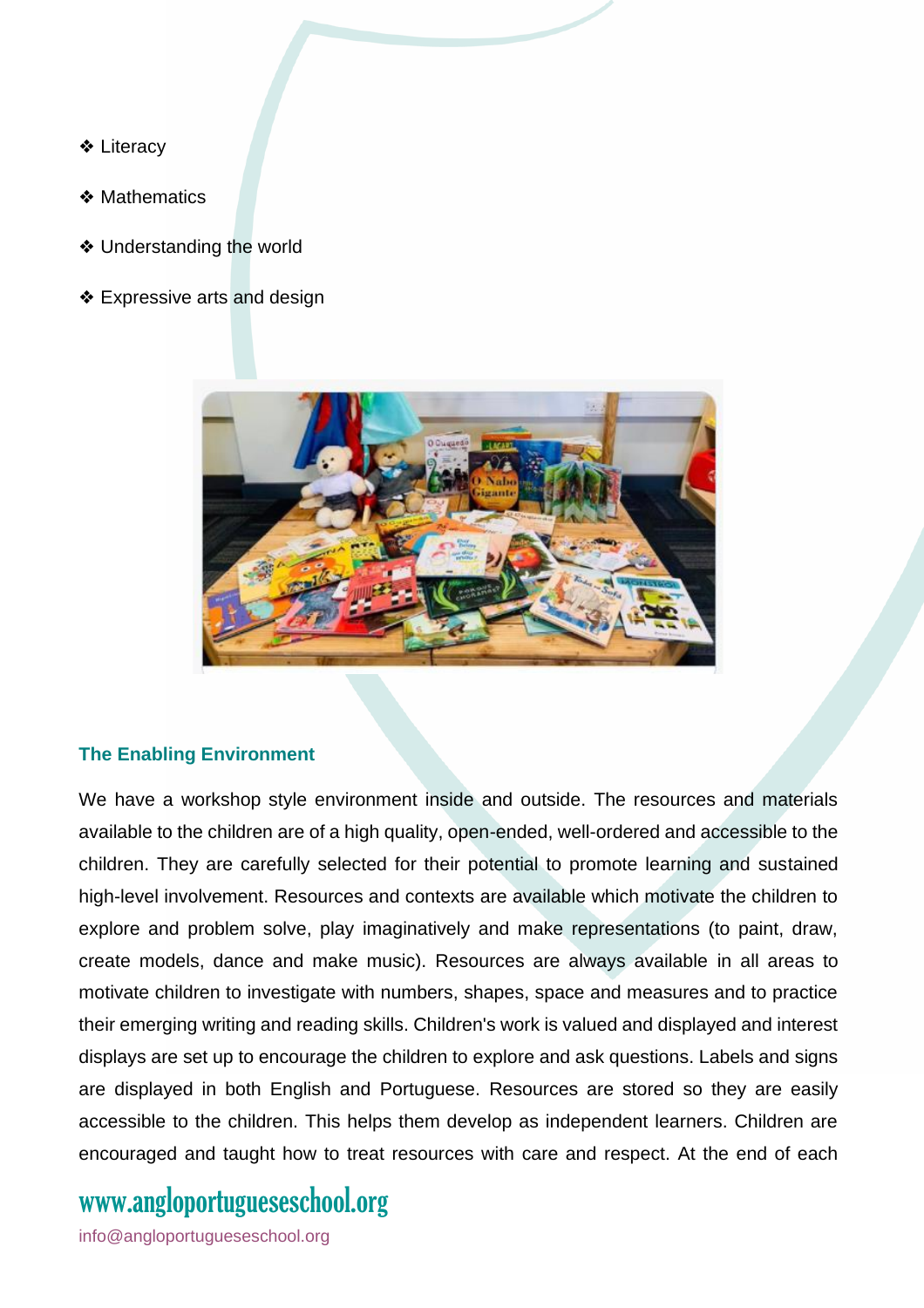session they help to tidy the classroom and put away equipment. Sorting equipment also helps with mathematical learning. Children are encouraged not to waste expensive consumable resources, they learn to recycle paper and with the encouragement of their parents to collect junk materials, as these can often be a useful learning resource.

#### **Planned Enhanced Provision**

In addition to the 'continuous provision' we enhance our provision in relation to the half-termly theme. We plan six half-termly themes with reference to our whole school curriculum resources (Creative Cross-curricular Curriculum, Whiterose Maths [mastery approach], Portuguese curriculum).

The Team plan a theme map with possible activities, the themes are then developed in response to the knowledge and interests each group of children brings to their class. The theme begins with a class knowledge/interest. The themes integrate learning across the seven areas of learning which form the basis for the Foundation stage framework. Each theme is launched with an exciting entry point activity and concludes with the exit point review, often some form of trip or celebration.

Our theme plans include a Lusophonic perspective to reflect the bilingual focus within our school. Enhancements might include visits to a place of interest e.g. a bus trip around the local area, or visitors to school e.g. a children's farm. They might also be an exciting experience such as hatching chicks or observing the lifecycle of a butterfly. Stories/texts are selected each week and explored through storytelling, role play, story props and sequencing cards. Theme related role play areas are developed and modelled for the children e.g. a garden centre, doctors' surgery.

# www[.angloportugueseschool.org](https://angloportugueseschool.org/)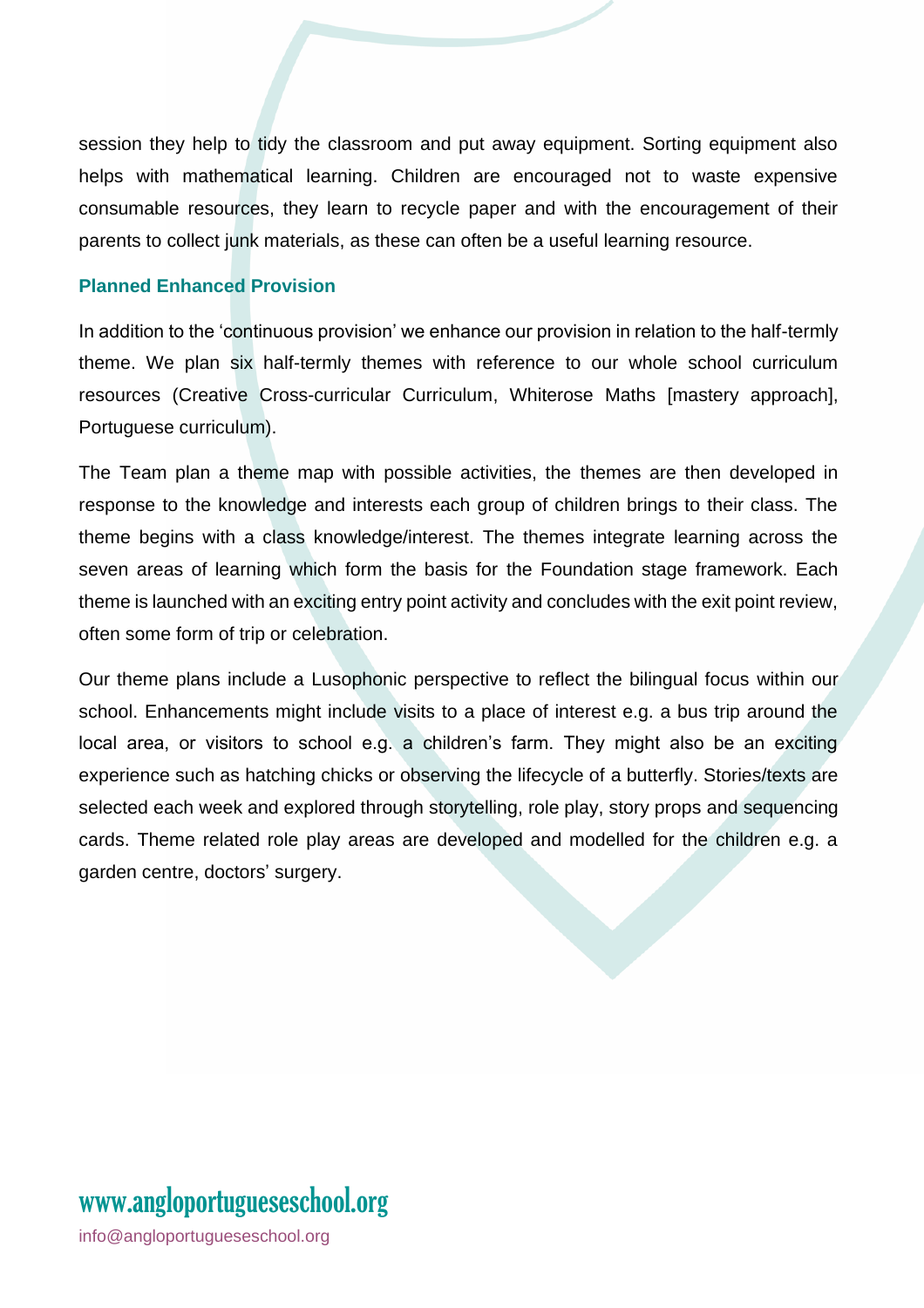

### Teaching and Learning in Reception

#### Adults support learning during activity time by:

• Encouraging children to choose activities inside and outside, and to sustain interest in their activities;

• Modelling to children how to respect, play with, look after our resources;

• Providing challenge and questions at the level which is right for the child in order to move the child's learning forward there and then-'in the moment planning'. These crucial moments of teaching occur throughout the day across many situations and interactions;

• Knowing the children in their care well and having knowledge about their interests and next steps in their learning;

• Recording key moments of progress in a child's learning - 'wow moments' - using the a safe online assessment tool.

The key information recorded includes; What the adult observed, what the adult taught the child or group and what was the outcome.

Planned adult input sessions: These are sessions when adults teach key concepts in small or larger groups. They happen a number of times throughout the day e.g. phonics (RWInc Phonics) takes place for 20 minutes.

### www[.angloportugueseschool.org](https://angloportugueseschool.org/)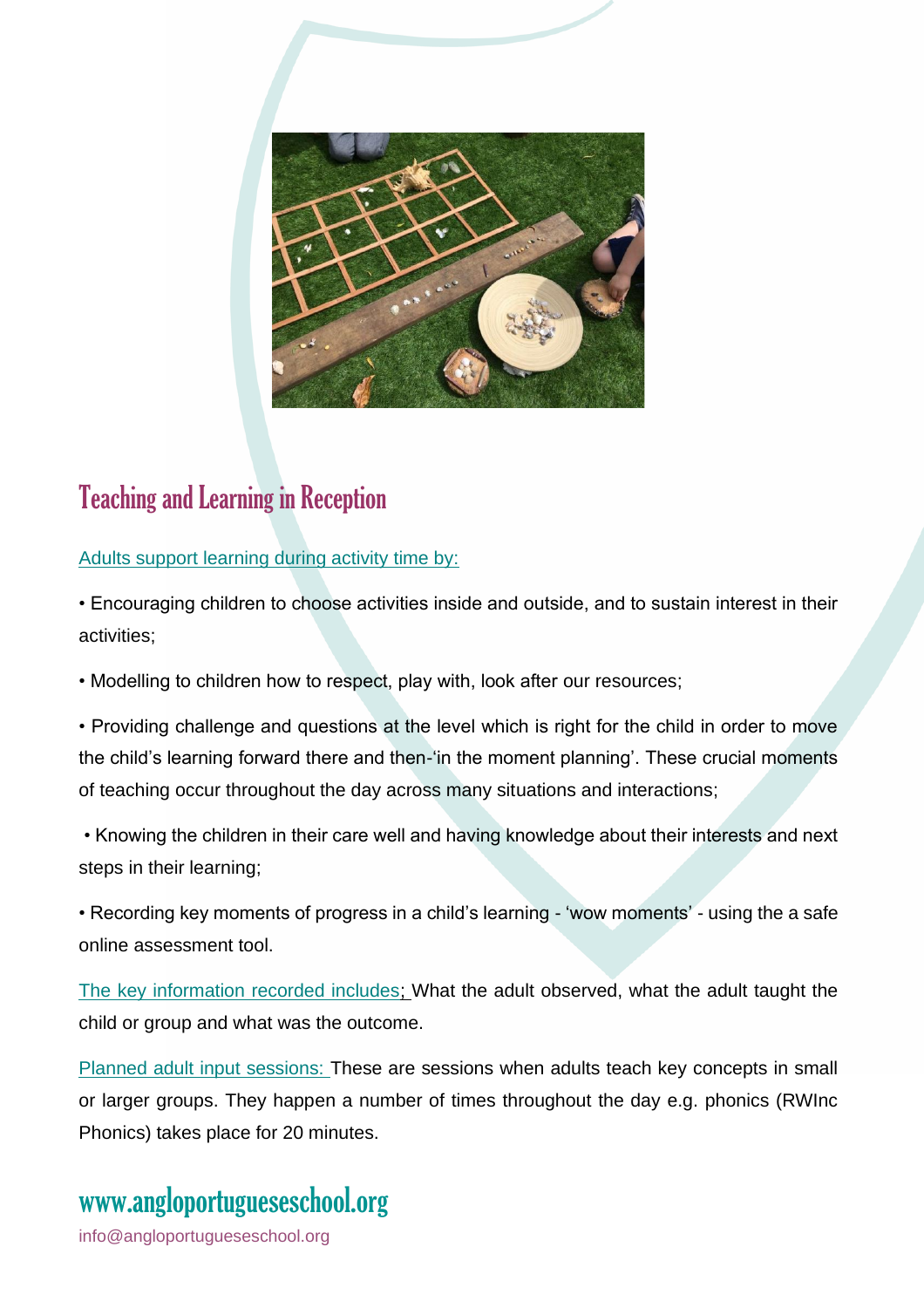Planned adult input sessions in Reception: Story/theme input, phonics, maths sessions, individual/paired reading, story scribing.

The children also have opportunities to practise their skills and new learning in small guided groups with their teachers and independently in provision.

Literacy: Adult input for literacy is based around the books selected for the term; children develop an enjoyment of a variety of quality texts and traditional stories. They also have many opportunities to mark make, retell stories, and explore language during the day through the enabling environment. Adults support early writing through 'Story Scribing' which has a high priority in the daily program. Daily opportunities are planned to develop gross and fine motor skills which are crucial to support pre-writing skills and handwriting development.



#### Daily phonics lesson:

We use the 'RWInc scheme; a quality synthetic phonics programs. Phonics skills are modelled to the children and they then have opportunities to apply their skills both in writing and reading activities.



#### Portuguese teaching:

On the Early Years staff team, we will have a Portuguese bilingual team, which will consist of a teacher and assistants. In the afternoon the children are taught in Portuguese using an immersion language program.

### www[.angloportugueseschool.org](https://angloportugueseschool.org/)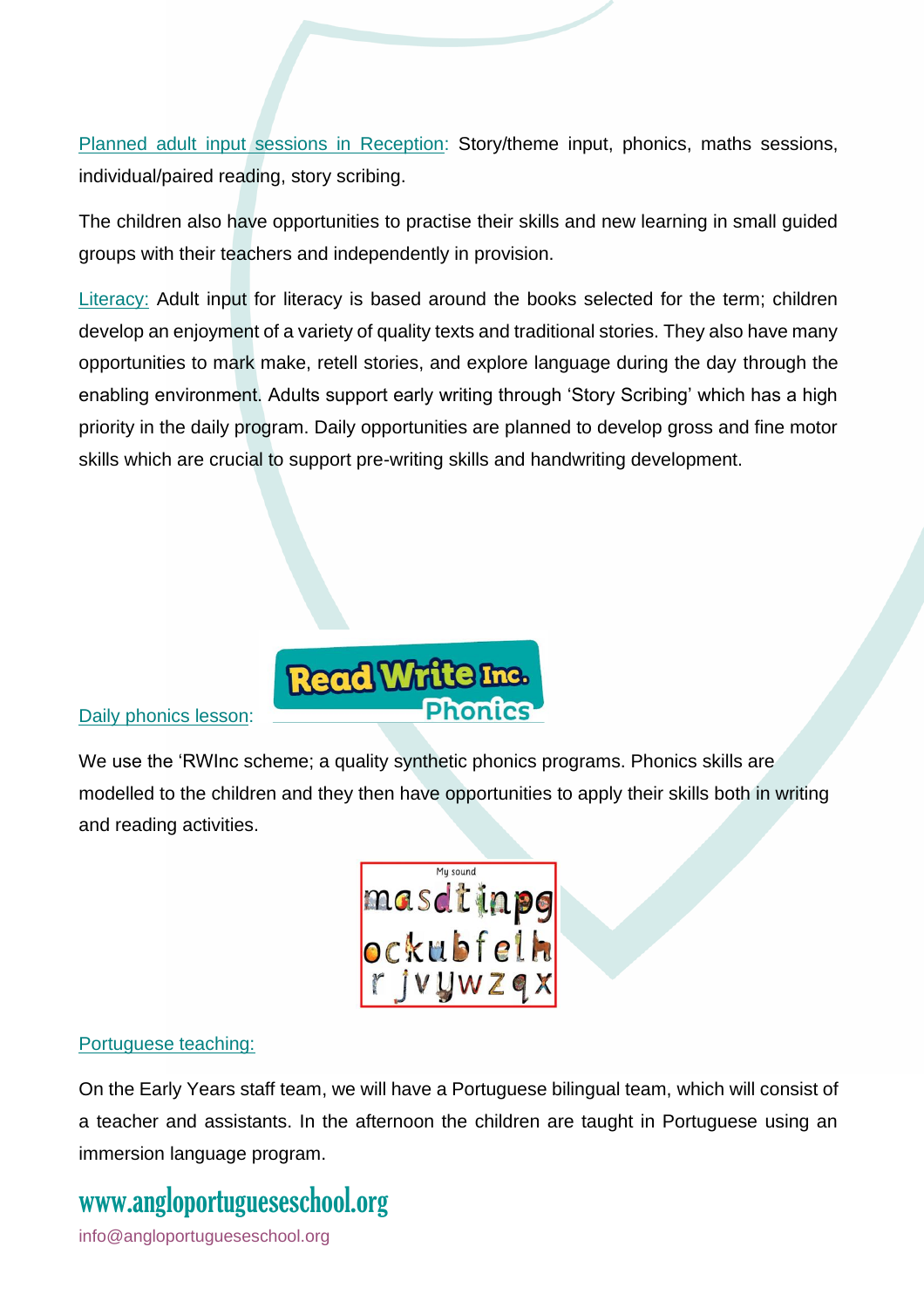Portuguese immersion education: all teaching and modelling by the practitioners is in Portuguese. The children will take part in small group activities linked to the topic. These activities will be delivered entirely in Portuguese with the teacher using gestures, pictures and symbols to help the children access the language at their level.

In the first half term, there will be a strong focus on simple communication, for example; routines and language of the classroom. Children who already speak Portuguese at home will be provided with extension activities and many opportunities to progress further with their Portuguese language skills. The children's progress in Portuguese is assessed using the school's language ladder.



#### Early Years Reception Outdoor Learning

**Outdoor Play:** The outdoor environment is as important as the indoor space as an environment for teaching and learning. Children's sensory and investigative skills are developed by their involvement in gardening and exploring in the garden areas. The children have access to fruit and herb gardens and are involved in planting flower and vegetable gardens. They help to care for the plants, water and harvest the produce and investigate the mini beasts and birds attracted to the gardens.



# www[.angloportugueseschool.org](https://angloportugueseschool.org/)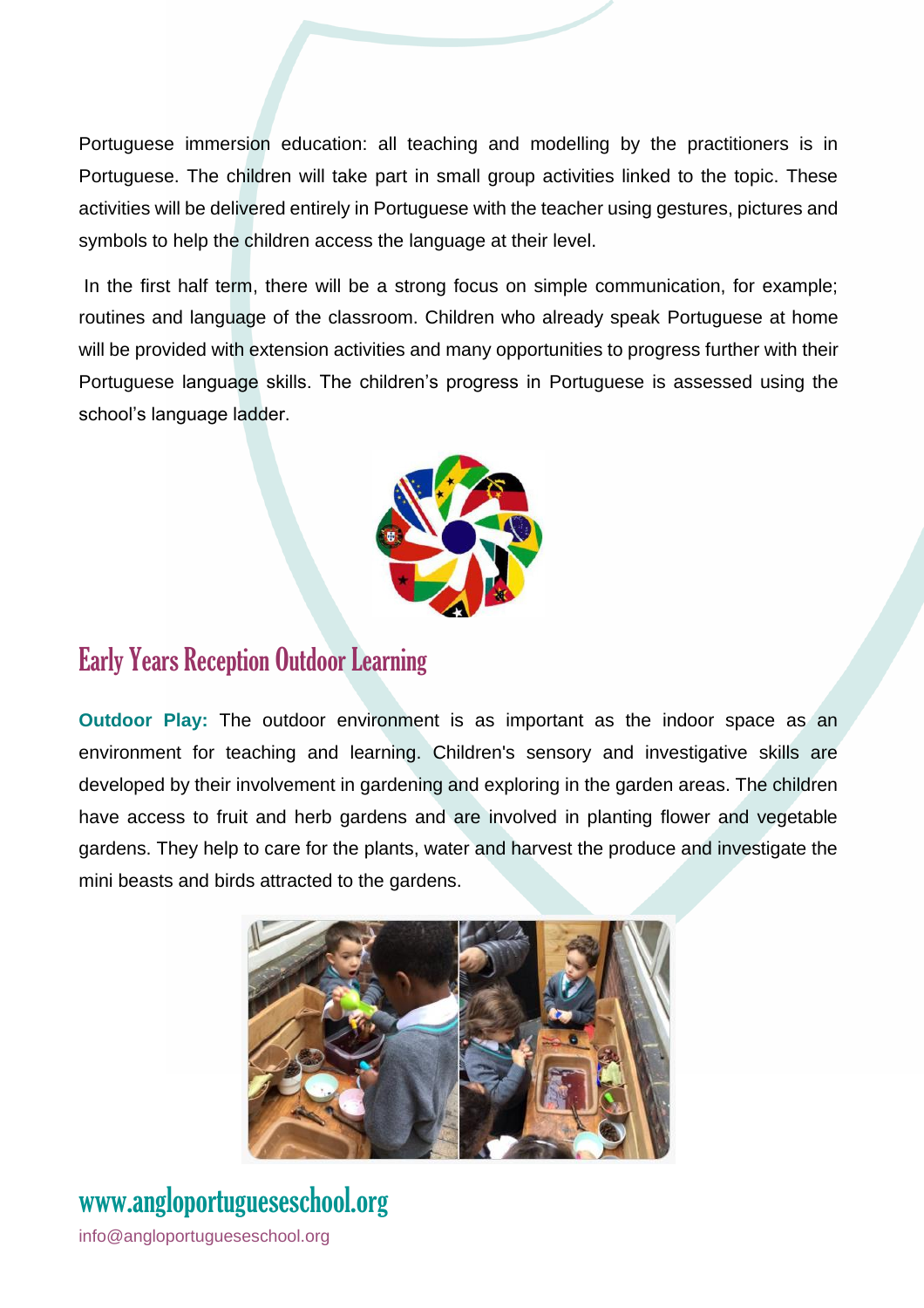**Literacy and Numeracy:** Learning in these key areas of the curriculum is also enhanced by outdoor learning opportunities; children go on letter, text and shape hunts, step along giant number lines, play active phonics games, retell stories and write for purpose during outside time.

Topic themes: The topic theme can be developed further in the large outdoor space. For example, children can dress up and explore what it is like to be a member of the emergency services or the postal worker delivering the post to different addresses, they can investigate forces by finding out how sand can be moved with pullies and wheelbarrows, they can make large scale paintings and models together.



**Physical Play:** Our large outdoor space allows us to provide daily physical play, climbing, dancing, play with small PE equipment and large construction toys. Physical play is very important for young children. By encouraging young children to enjoy being active we establish positive attitudes to exercise as they grow older. Through physical play, children develop spatial awareness and motor skills which are crucial in their later literacy and numeracy development. They also learn the important skills of co-operation, sharing and turntaking.



### www[.angloportugueseschool.org](https://angloportugueseschool.org/)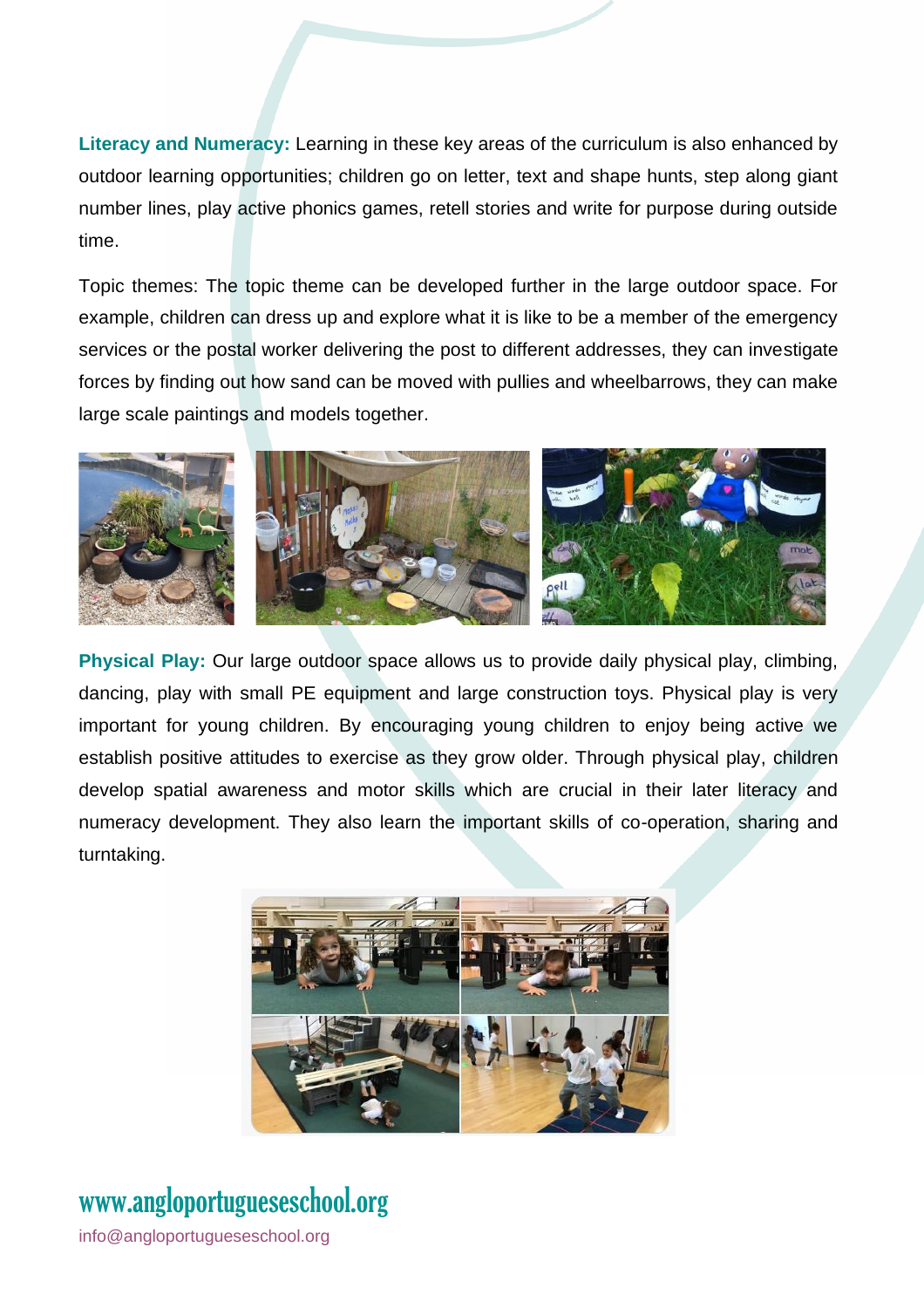#### Reception Learning Environment, Approaches and Communication Systems

**Observations to Support and Extend Learning:** All early years practitioners working in our school are trained to closely observe and evaluate the children's learning. Through observation, we will be able to assess the children's progress and acquisition of skills. This enables us to plan new activities and provision to extend their learning and to set specific next steps for individual children and groups of children. As children progress through Reception, we monitor their achievements and development closely across the seven areas of learning. Each week, we collate the observations, which along side samples of the children's work and photographs of their involvement in activities, enables us to complete an individual profile which celebrates the child's learning journey during the Foundation stage.

**Reception Learning Environment:** The team in Reception provide an attractive and stimulating environment in the unit. Children's work is valued and celebrated and interest displays are set up to encourage the children to explore and ask questions. Labels and signs are displayed in both English and Portuguese. At APSoL, we believe that using natural and reclaimed material allows children to use their imagination and demonstrate their skills, for the younger children it can enhance their sensory development. An advantage of using natural materials in the environment is that children will often make connections with these in their home environment. We have therefore selected natural materials for furniture and play equipment as the environment can be enhanced with colour through children's work. This is also our ethos for the outside learning environment.



### www[.angloportugueseschool.org](https://angloportugueseschool.org/)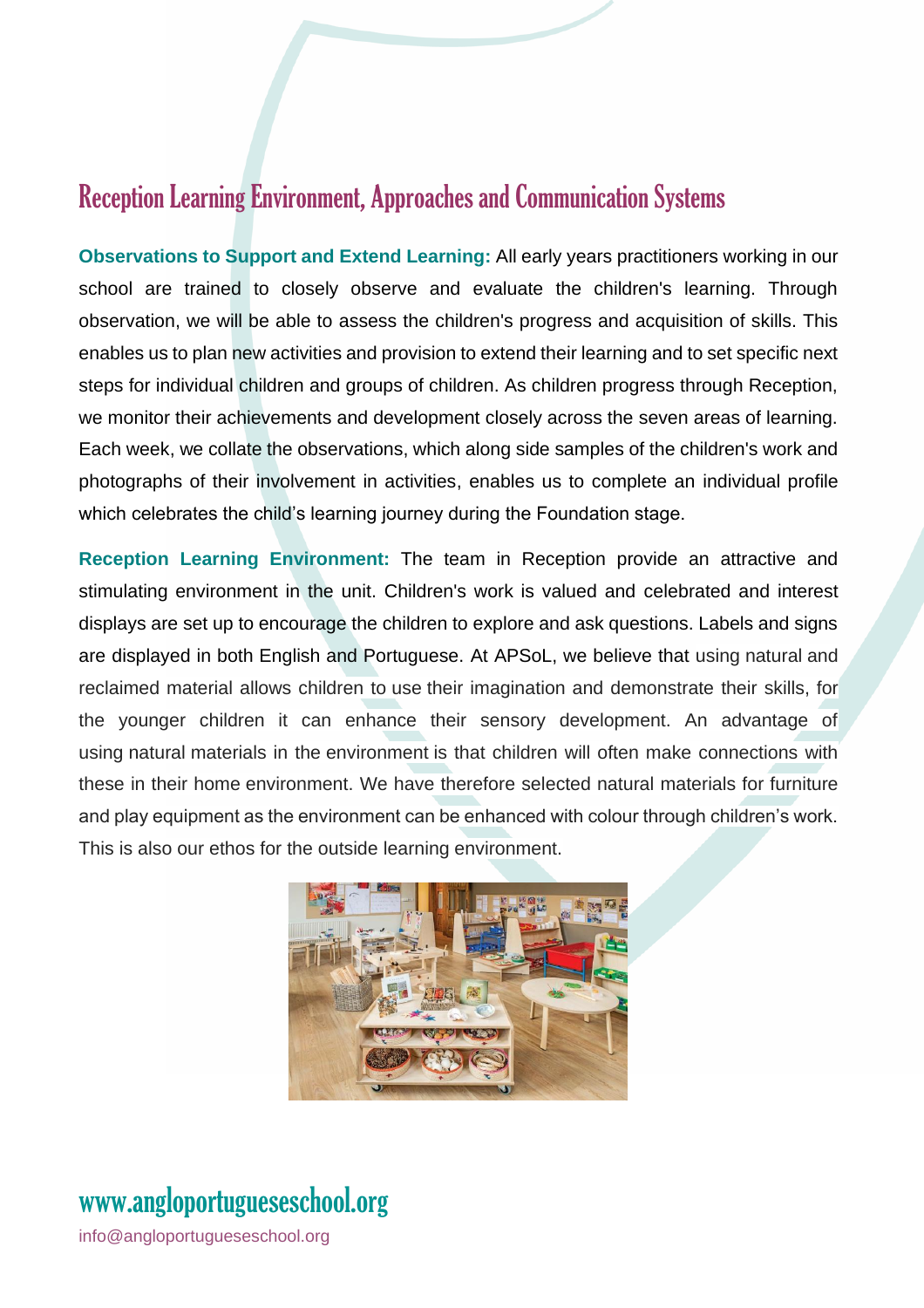#### **Promoting Positive Relationships**

The early years unit is organised so that children have their own class base for example: literacy, numeracy, topic and circle time.

But they also have opportunities to work and play with children from the other two classes for example: during free-flow, PE, music and Portuguese.

The children soon develop a class identity and build relationships with their peers and adults. Weekly circle times help children develop tolerance, co-operation and positive relationships. These important skills are continually promoted and reinforced during daily activities. Children are encouraged to work and play together, to share but also to become aware of the importance of personal space and quiet solitary play at times.



#### **Adult to Child Ratios in Reception**

In our Reception classes, we provide high adult to child ratios; it is important for young children to have a good level of small group and individual support from practitioners. With good adult to child ratios, we are also able to provide a good level of care for the children, to support them with developing self care skills and building relationships.

Each Reception class teacher is supported by a teaching assistant and a Portuguese teacher. This is in line with the statutory Framework for the Early Years Foundation Stage (DFE 3 April 2017).

#### **Transition Arrangements**

Many of our Reception children will have previously attended other early years settings. Wherever possible, children are visited in their previous daycare setting and practitioners

### www[.angloportugueseschool.org](https://angloportugueseschool.org/)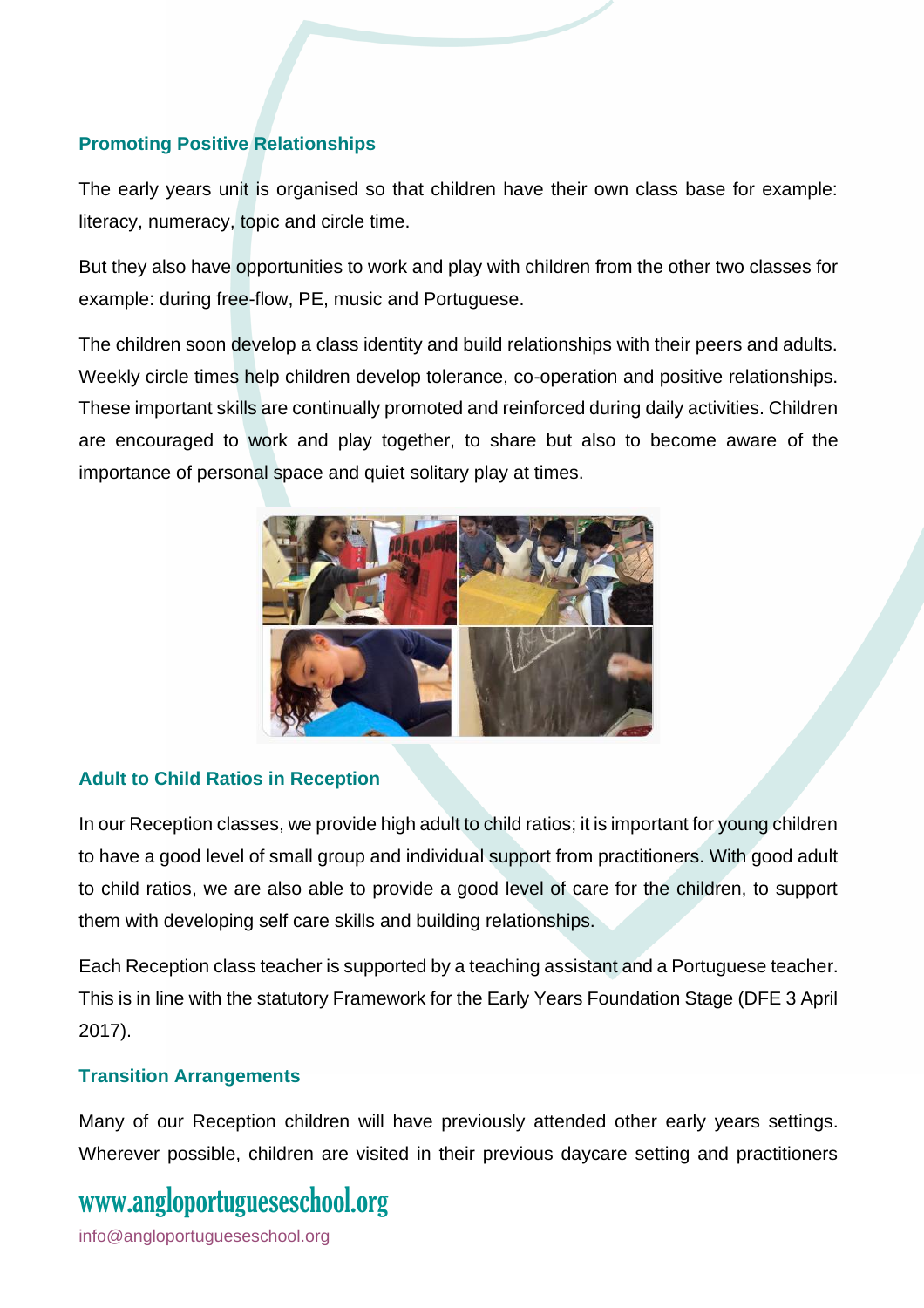liaise closely with the children's previous key workers. We are always interested to read the children's transition reports. This information helps us meet the needs of each child as they start in our school. Before children start at APSoL in Reception, we provide opportunities for them to meet their peers and the team as well as see the learning environment so that they are familiar with the setting before they join.

Our children have some staggered sessions to support them with transitioning to Reception. These are half-day sessions where their parents can stay. Children may wish to bring a soft toy or a comforter for the first days of primary school and we support this as part of their transition.

#### **Partnership with Parents**

We welcome parents in to work with us in the classroom. Please help us enrich the children's learning by sharing your skills. You can take part in cooking, singing, dancing, making, reading, gardening and so many more activities with the children.



#### **Absence from School**

Encouraging good attendance is a school priority and it is very important that you avoid unnecessary absences for your child. Please telephone the school on the first day of absence, to explain the reason why your child will not be in school. We are required to record reasons for absence in our registers. Failure to explain absences will result in the absence being unauthorised. Holidays during term time will not be authorised unless there are exceptional circumstances and taking children out of school for a holiday may result in a fine from our Educational Welfare Officer.

#### www[.angloportugueseschool.org](https://angloportugueseschool.org/) **Reception lunchtime**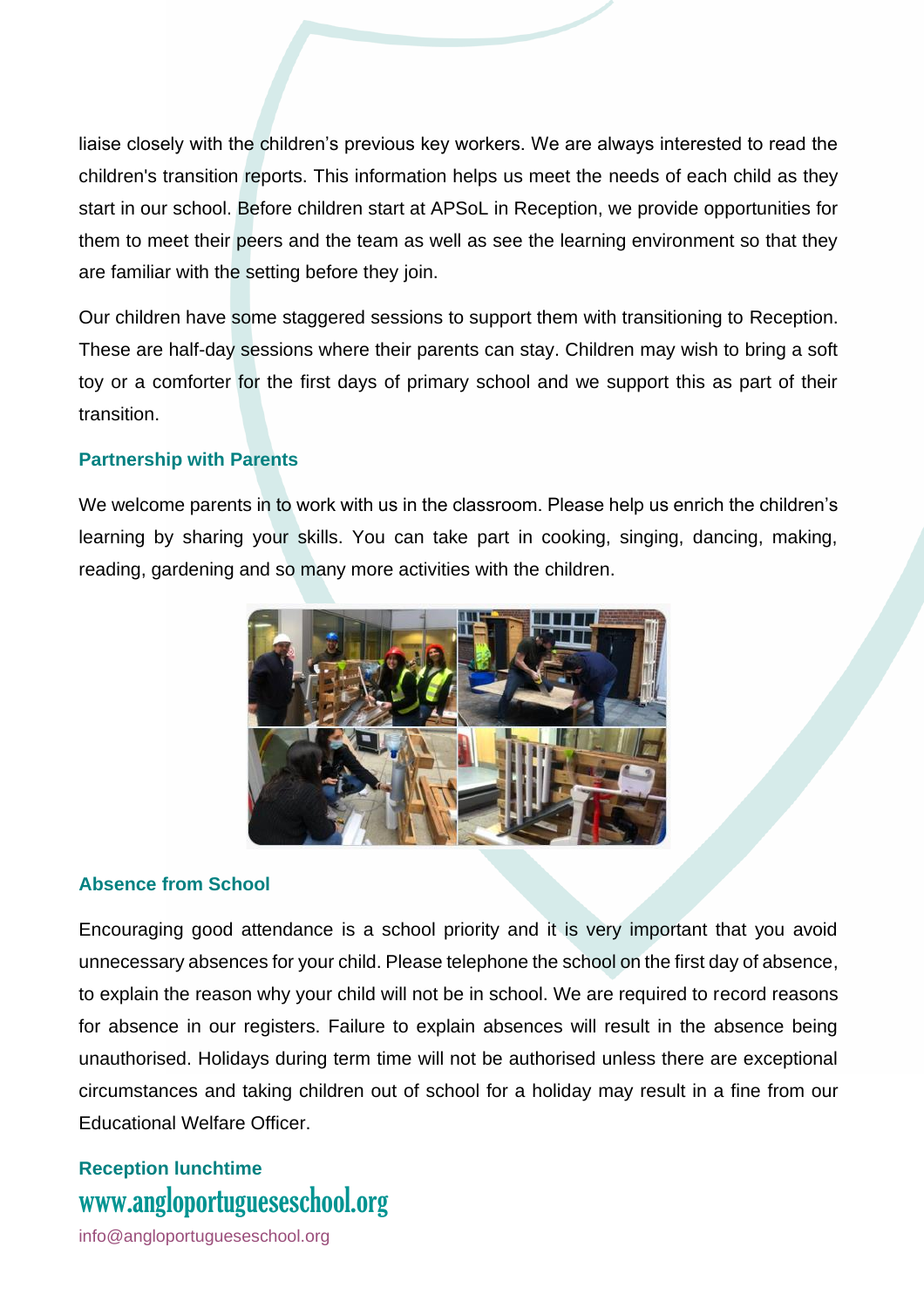Children use the buffet service helped by the Early Years meal supervisors and have their lunch in their environment.

Pupils in Reception, year one and year two are able to have a free school meal under the government initiative, "Universal free school meals" introduced in September 2014. Please indicate on your data collection form whether your child will be bringing packed lunches or having a school meal.

Packed Lunch: It is the school policy that children should not bring cans of fizzy drinks, glass bottles, sweets or chocolate in their packed lunch. For more detailed information please see the school healthy packed lunch policy. If you want to change between school dinners and packed lunch, you can only do so at the start of a half term. Please notify the school in writing of such a change. We need to know what your child's lunch arrangements are going to be before the end of term, and where necessary have all the paperwork in place so please ensure you have let the school know your child's meal arrangements.

#### **Snacks**

**Milk:** As fresh milk is an important part of a child's diet all children under the age of five years in Reception classes are entitled to a daily carton of free milk. In the half term a child turns five milk is still made available; for children entitled to benefits based free school meals milk continues to be provided free of charge. For all other children, over the age of five, milk is available at a subsidised cost. Please complete the registration form enclosed with this pack and return it to the school if you would like your child to have milk each day.

**Water:** All children should have a named water bottle in school each day. Water only is permitted in the classrooms.

**Fruit snack:** We encourage healthy eating at school. In both the morning and afternoon the children have a fruit snack. The school is a member of the "Fruit for Schools" scheme, providing each child in the Early Years Foundation Stage and KS1 with a daily free piece of fruit.

# www[.angloportugueseschool.org](https://angloportugueseschool.org/)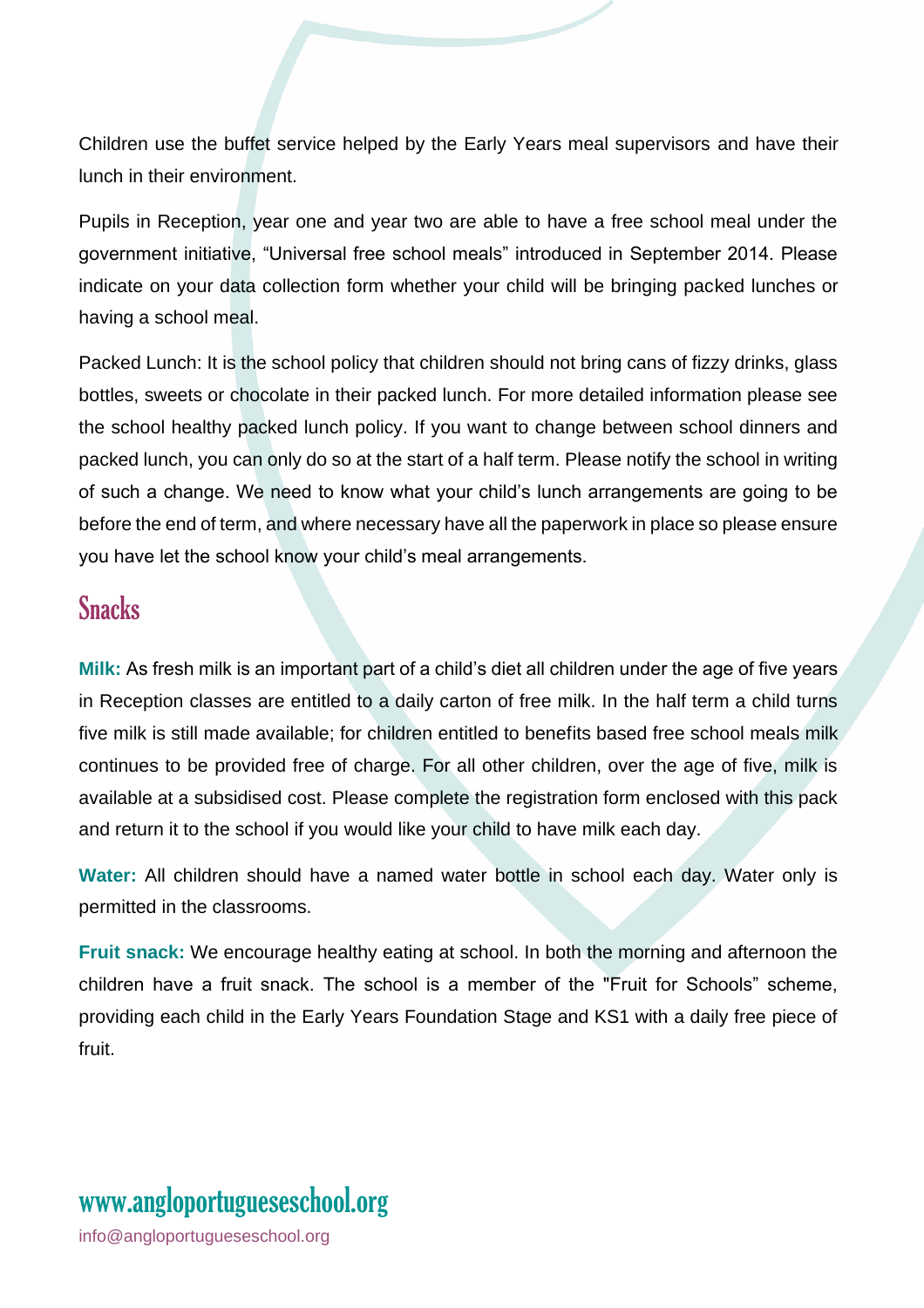### Additional childcare facilities at APSoL

APSoL provides before and after school care for working parents, those in further education or those parents who simply want their children to participate in a range of fun and exciting activities: for example dance, art & crafts, cooking, ICT and various games and play activities.

Before and After School Care operates at the following times:

Breakfast club: 7.45- 8.45 (£4.00 per session)

After School Care: 16:00 – 18.00 (£7 per session)

If you require any further information or would like to register your child for extended care from September onwards, please complete the Wrap Around Care request form included in this pack.

### Medical Needs and Medication at School

We will ask you to complete a medical form for our records giving details about your child's health and your doctor's name and address. It is important that this information is updated when necessary by the parent/carer.

Medicines: If your child is well enough to attend school but still needs some medication, we can only administer it if we have your written consent with full details of the dosage required.

Asthma inhalers: If your child needs to use his/her inhaler during the day we will keep it in our first-aid cupboard. Details of the times and prescribed doses should be included so that our first-aid staff can administer it.

Headlice: Headlice are an ongoing annoyance in all schools and early years settings. If it is noticed that a child has headlice eggs in their hair we will inform you at the end of the day, however if live headlice are noticed we will contact you to ask you to take your child home in order that he/she be treated. Information on how to treat headlice is available from your health visitor, GP or pharmacy, as are the various treatments

# www[.angloportugueseschool.org](https://angloportugueseschool.org/)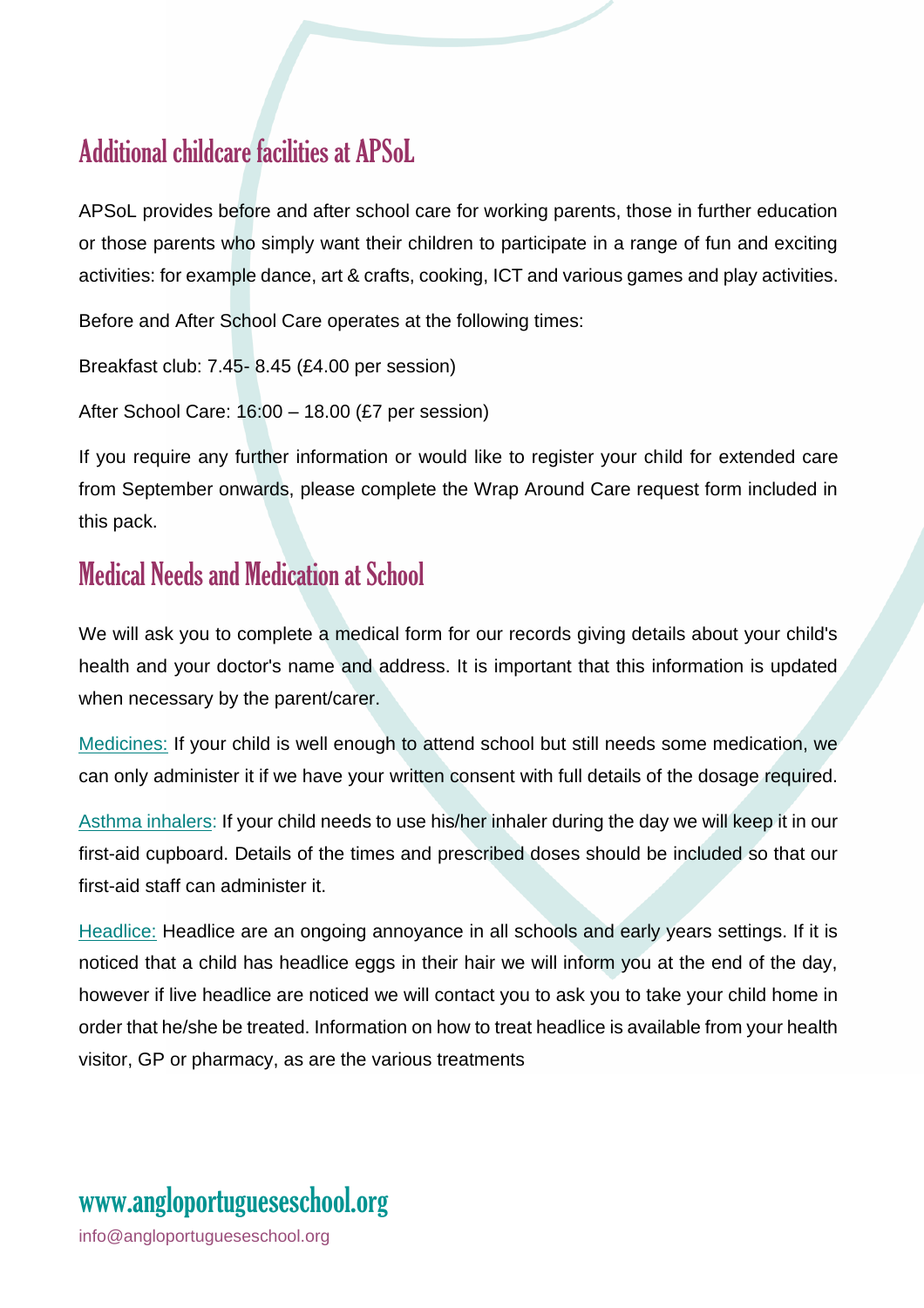### Identification of Special Educational Needs

If a child has difficulty accessing the Reception curriculum because there is a delay in their communication and language development, personal and social development or physical development, we will identify their special educational need as soon as possible.

We will put in place an Individual program and decide how we can best meet the child's needs. This may include support from outside agencies.

We closely review the progress of children with SEN. If any concerns were raised about your child's development or learning at their 2-year-old progress check please share your child's plan with their new teacher and the SENCo at the initial parent conference.

This information will help us to plan targeted provision for your child before they start school. For any SEN related queries, please speak to the Principal in the first instance.

### Further Enrichment in Reception

#### **School Trips and Workshops in Reception:**

We extend our classroom provision with a range of interesting trips and out of school activities throughout the year. Places visited include City farms, Battersea Park and the local area. Parental help is always welcomed on our trips so please come along if you can. We also arrange for visiting specialists and resources to enrich the curriculum such as the planetarium show, road safety show, scooter training, chick hatching.

#### **Parental Contributions:**

We provide our children with regular malleable (dough, cornflour paste) and cooking activities. These sessions are extremely popular with the children. We will ask for a small contribution from time to time to support with these resources.

#### www[.angloportugueseschool.org](https://angloportugueseschool.org/) [info@a](mailto:info@)ngloportugueseschool.org